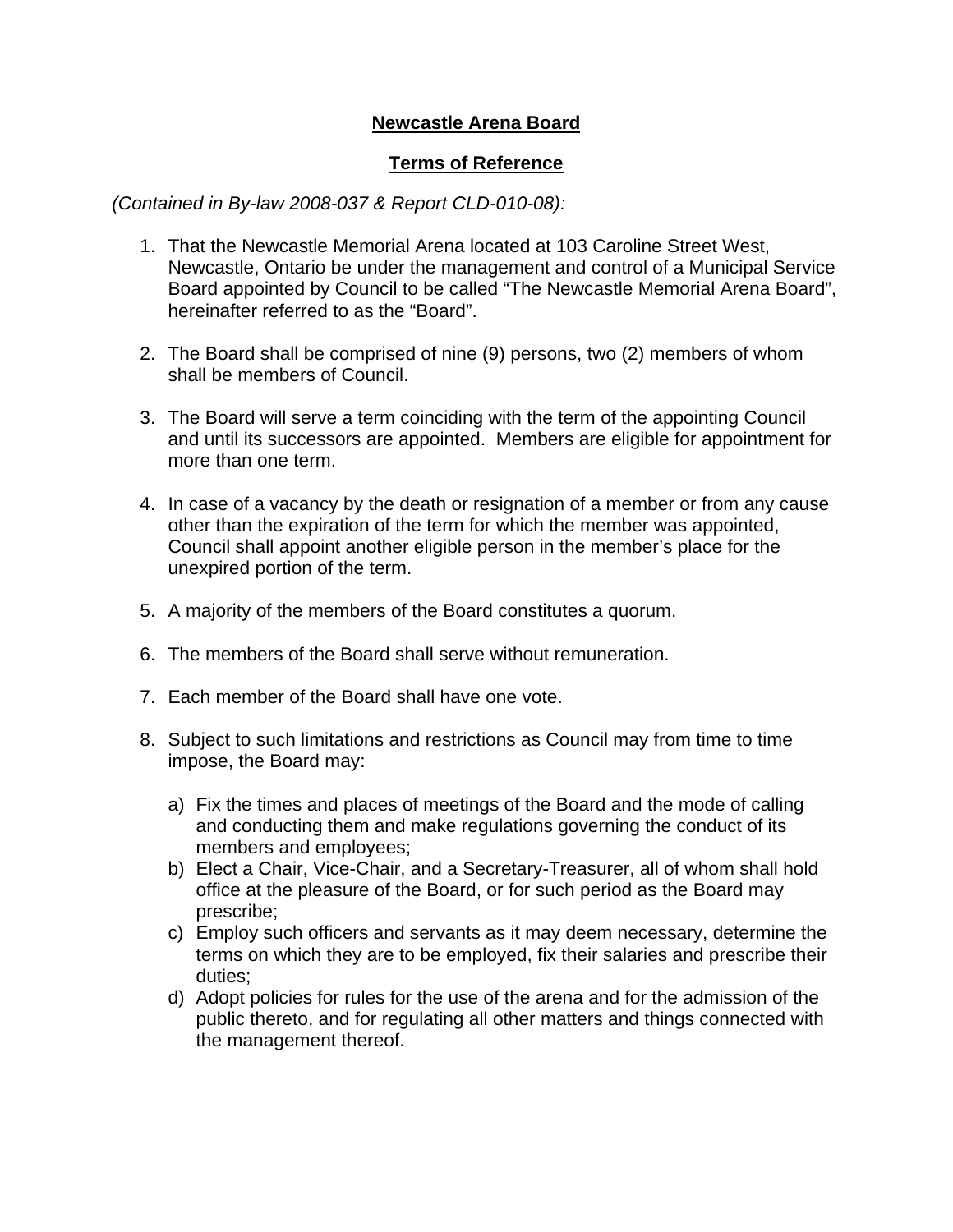- 9. The Board shall meet a minimum of four (4) times per year.
- 10.The meetings of the Board shall be open to the public, in accordance with Section 239 of the *Municipal Act* and no person shall be excluded therefrom except for improper conduct.
- 11.The Board shall keep minutes of its meetings and all books, paper documents used in, and pertaining to the business of the Board, and all such minutes, books, papers and documents shall be opened to the members of Council and to any other person or persons appointed for the purpose by Council. The minutes of all Board meetings are to be submitted to the Municipal Clerk within ten (10) business days following the meetings.
- 12.The Board shall, on or before the fifteenth day of December in each year, prepare and submit to Council an estimate of its financial requirements for the ensuing financial year.
- 13.The Board shall keep distinct and regular accounts of its receipts, payments, credits and liabilities.
- 14.The accounts and transactions of the Board shall be audited by the Municipal Auditor, and all minute books, books, records, documents, transactions, accounts and vouchers of the Board shall be opened to the Auditor's inspection at all times as well as to the Municipal Treasurer.
- 15.Immediately after its accounts and transactions have been audited, the Board shall submit them, together with an annual report of its affairs to Council.
- 16.The Board shall not commit or suffer or permit to be committed any waste or damage, disfiguration or injury to the premises or the improvements, installations, fixtures, and equipment thereon and any nuisance in, at or on the premises.
- 17.The Board shall not do or permit anything to be done that results in the cancellation or threatened cancellation or the reduction of coverage or threatened reduction of coverage under any insurance policy on the premises or any part of it.
- 18.The Board at all times throughout the term shall maintain the premises in a satisfactory condition as determined by the Municipality acting reasonably. The Board shall keep the premises in a clean condition and shall obtain at its expense janitorial services. The Board will also be responsible for winter maintenance snow removal.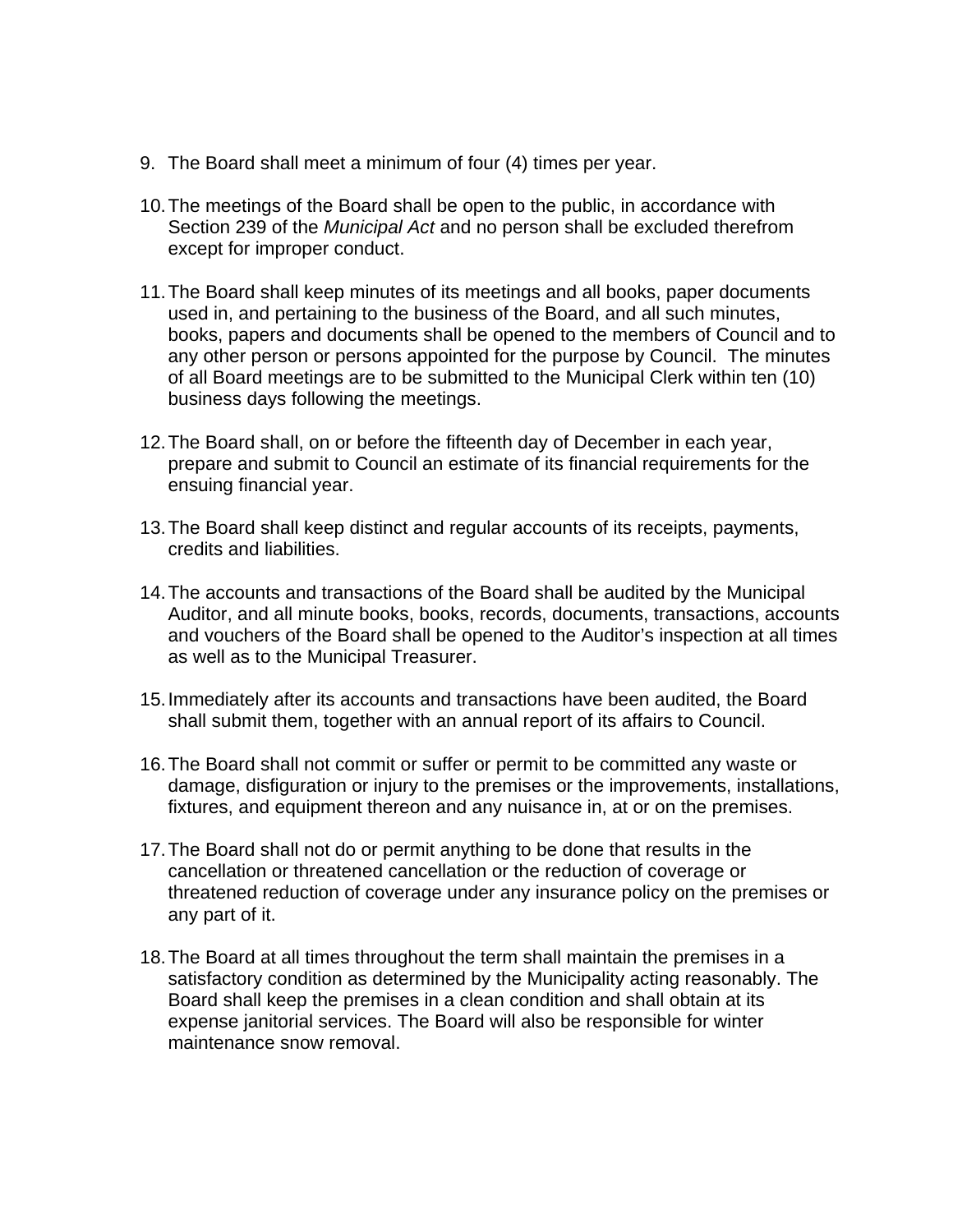- 19.The Board hereby accepts the Arena on an "as is" basis. The Board shall maintain and keep the premises and every part thereof in good working order and promptly make all needed maintenance, repairs, and replacements, as would a prudent owner.
- 20.If structural repairs or replacements to the roof, foundation or load bearing walls, building envelope and/or the mechanical equipment are needed, the Municipality shall be obligated at their expense to affect such repairs or replacements.
- 21.If the Board desires to make any alterations or additions to the premises, including but not limited to erecting partitions, attaching equipment and installing necessary furnishings or additional equipment of the Board's business, the Board may do so at its own expense, at any time, provided before undertaking any alteration or addition, the Board submits to the Municipality a plan showing the proposed alterations or additions and the Board does not proceed to make any alteration or addition unless the Municipality has approved the Plan. The Municipality shall not unreasonably or arbitrarily withhold approval.
- 22.The Board shall be responsible for and pay the cost of any alterations, additions or installations, or improvements.
- 23.No sign, advertisement or notice shall be inscribed, painted, or affixed by the Board or any other person on the Board's behalf on any part inside or outside unless approved by the Municipality.
- 24.All alterations and additions made by or on behalf of the Board shall immediately become property of the Municipality without compensation to the Board.
- 25.The Board agrees to observe and comply with all applicable governmental laws and regulations including fire, police, health, etc. The Municipality will ensure that the building meets all appropriate codes and regulations.
- 26.The Board will be responsible for the cost of all utilities for the building.
- 27.The Board shall promptly notify the Municipality of any accident, defect, damage or deficiency in or on any part of the premises which comes to the attention of the Board.
- 28.The Municipality will provide the Board with full access to all available areas of the building.
- 29.The Board cannot sell, lease or otherwise dispose of any of the assets of the Newcastle Memorial Arena, all or part of real or personal property related to the arena.